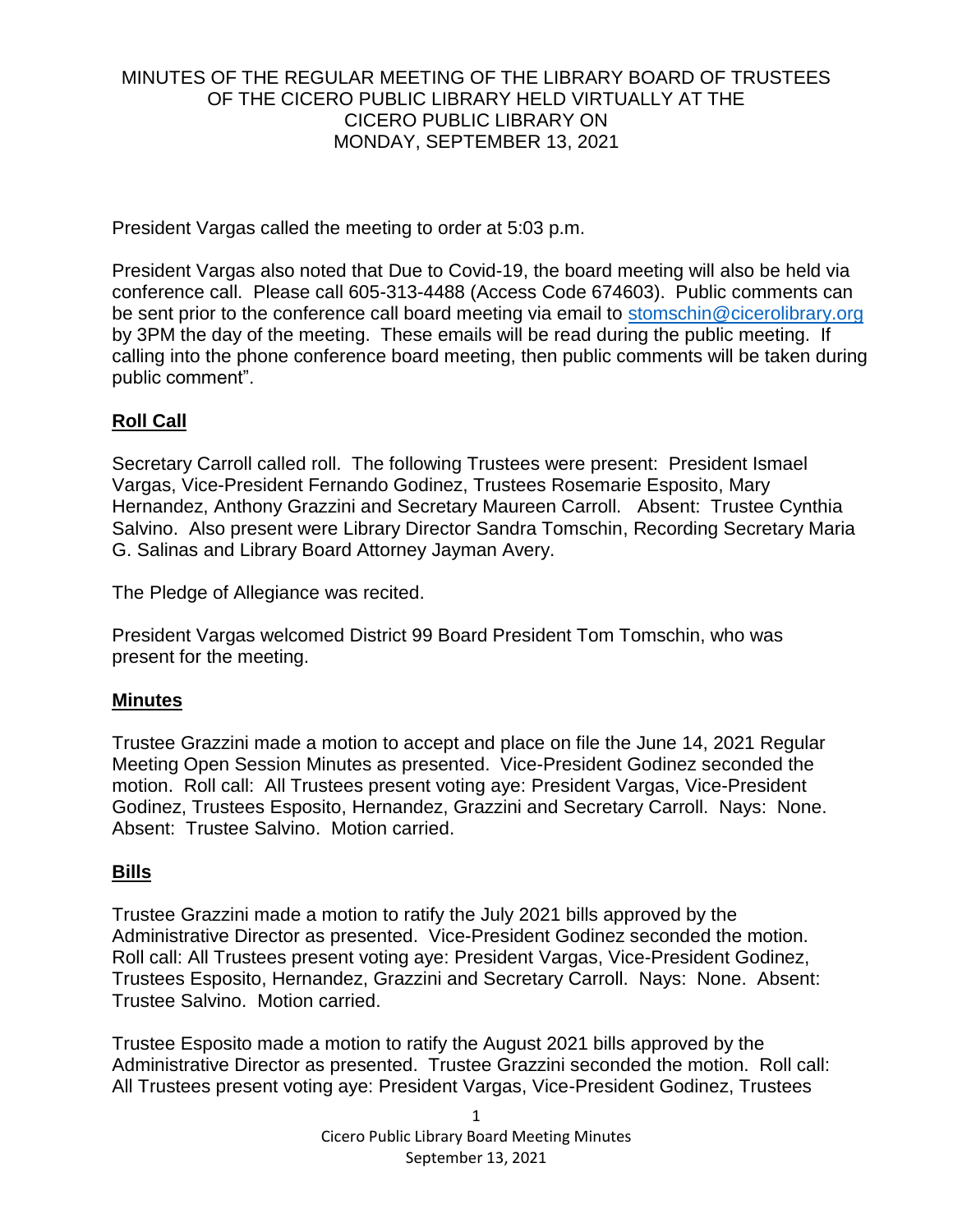Esposito, Hernandez, Grazzini and Secretary Carroll. Nays: None. Absent: Trustee Salvino. Motion carried.

Trustee Hernandez made a motion to pay the September 2021 bills as presented. Vice-President Godinez seconded the motion. Roll call: All Trustees present voting aye: President Vargas, Vice-President Godinez, Trustees Esposito, Hernandez, Grazzini and Secretary Carroll. Nays: None. Absent: Trustee Salvino. Motion carried.

## **Salaries**

Trustee Hernandez made a motion to ratify the June 2021 salaries approved by the Administrative Director as presented. Vice-President Godinez seconded the motion. Roll call: All Trustees present voting aye: President Vargas, Vice-President Godinez, Trustees Esposito, Hernandez, Grazzini and Secretary Carroll. Nays: None. Absent: Trustee Salvino. Motion carried.

Trustee Grazzini made a motion to ratify the July 2021 salaries approved by the Administrative Director as presented. Trustee Hernandez seconded the motion. Roll call: All Trustees present voting aye: President Vargas, Vice-President Godinez, Trustees Esposito, Hernandez, Grazzini and Secretary Carroll. Nays: None. Absent: Trustee Salvino. Motion carried.

Trustee Hernandez made a motion to pay the August 2021 salaries as presented. Vice-President Godinez seconded the motion. Roll call: All Trustees present voting aye: Vice-President Godinez, Trustees Salvino, Hernandez, Grazzini and Secretary Carroll. Nays: None. Absent: President Vargas and Trustee Esposito. Motion carried.

## **Administrative Director's Report**

Library Director Sandra Tomschin noted that her monthly report was in their packet and asked them if they had any questions.

The reported in their packet noted that there were no covid19 related issues in June, July or August and they continue with the sanitizing of the areas and practicing social distance. She noted that the library is in compliance with the Governor's Order for mask-wearing mandate for everyone visiting the library.

She reported that the plans continue with the 100-year anniversary planning, with the cookbook being in the publishing phase. She also noted the special events that have taken place to commemorate the 100-year anniversary as noted below:

- Pet Parade July 16, 21021
- Open House/Ice-Cream Social August 13, 2021
- Library Birthday Party/Magic Show September 4, 2021

She note the upcoming events as noted below:

- Mexican Independence Parade September 19, 2021 at 12:00 p.m.
- Blessing/Dedication of the Cicero Public Library September 28, 2021 at 12:00 p.m. She noted the library opened the doors for the first time on September 28, 1921.

Cicero Public Library Board Meeting Minutes September 13, 2021

2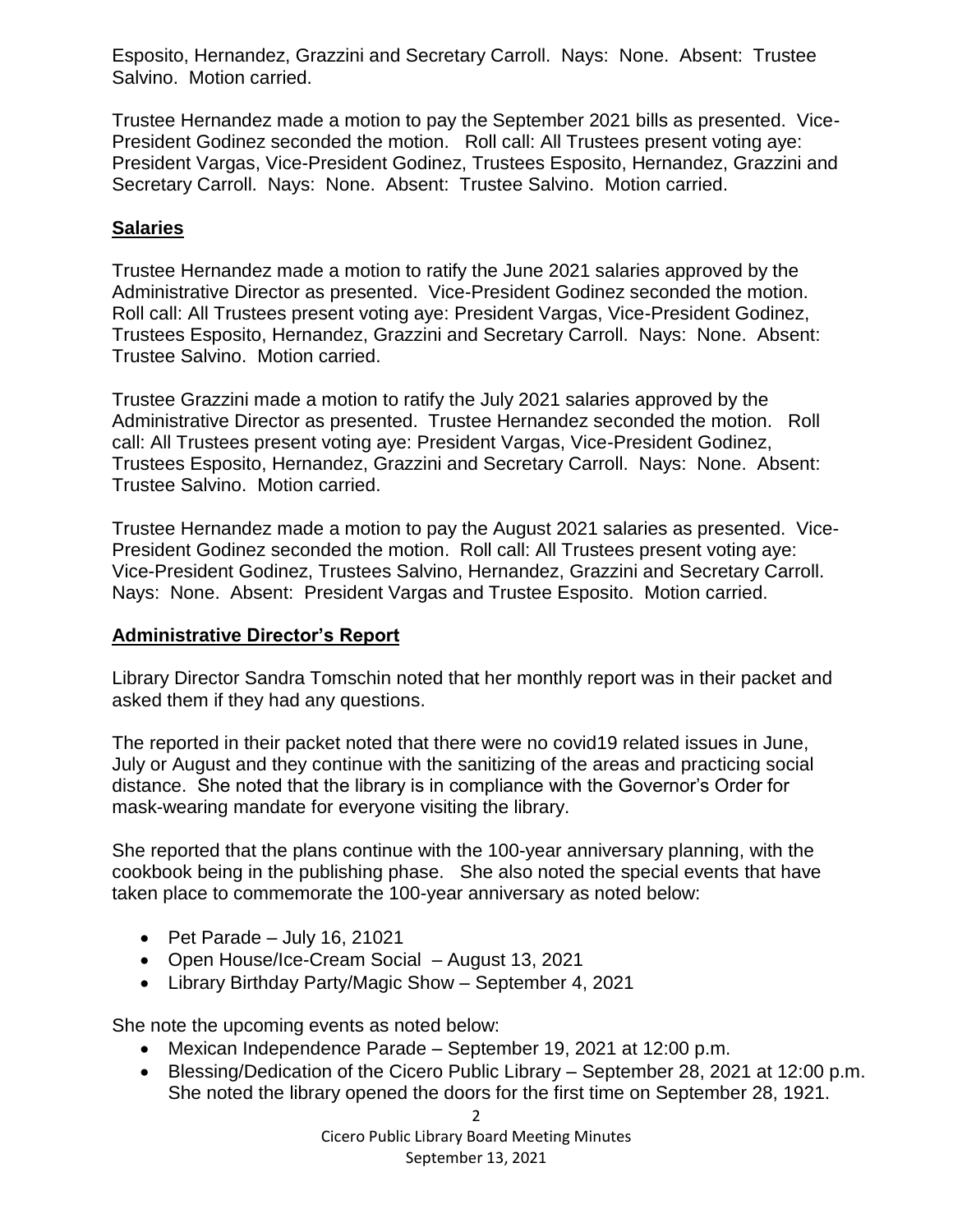- Participation in events with District 99 and summer in the park.
- Murder at the Library Dinner on October 2, 2021, rsvp required, tickets \$50.00 per person.
- Houby Day Parade October 10, 2021 at 12:00 p.m.

Library Director Sandra Tomschin also noted that she continues to work with the Policy/Procedure Manual for employees and hired attorney Julie Diemer to assist with this project. She also noted that they are working on the strategic plan and a community survey has been started. She also visited other libraries to see what type of services she can bring back to the library. She noted the library's equipment is outdated and may need to be upgraded. She noted the In-Service Day was scheduled for December 3, 2021. She indicated that the police department would do a presentation of an active shooter to prepare the staff in the event of an emergency. She indicated she would reach out to neighboring libraries in case they want to attend.

She also reported that Boys Club donated books, which were disseminated at several events. Paisan's also donated gift cards which were given to the participants of the summer reading club. El Porvenir donated cupcakes for the Magic Show and La Michoacana donated ice cream for the ice cream social. She indicated she was excited and happy for the community's collaboration for the library's celebration.

Trustee Grazzini applauded Library Director Tomschin and the library for making the library visible at various events. He said all library events have been wonderful and it was great to see the families visiting the library.

Library Director Tomschin also noted that it was nice to see a big turnout for the Magic Show. She also noted that there would be story time and games for the Halloween celebration that is being held on October 30, 2021.

President Vargas also commended the library for all the wonderful events. He noted that visiting other libraries for ideas to implement in the library is amazing. He talked about the garden that is outside and noted it was nice to have an outside area to have the parents and children engage in story time. He thanked Library Director Tomschin for all her continued hard work.

Trustee Hernandez made a motion to accept the Library Director's Report as presented in their packet and placed on file. Vice-President Godinez seconded the motion. Roll call: All Trustees present voting aye: President Vargas, Vice-President Godinez, Trustees Esposito, Hernandez, Grazzini and Secretary Carroll. Nays: None. Absent: Trustee Salvino. Motion carried.

#### **Department Reports**

Trustee Grazzini Hernandez made a motion to accept the reports for the Circulation Department for the months of June, July and August 2021 as presented and place on file. Vice-President Godinez seconded the motion. Roll call: All Trustees present voting aye: President Vargas, Vice-President Godinez, Trustees Esposito, Hernandez, Grazzini and Secretary Carroll. Nays: None. Absent: Trustee Salvino. Motion carried.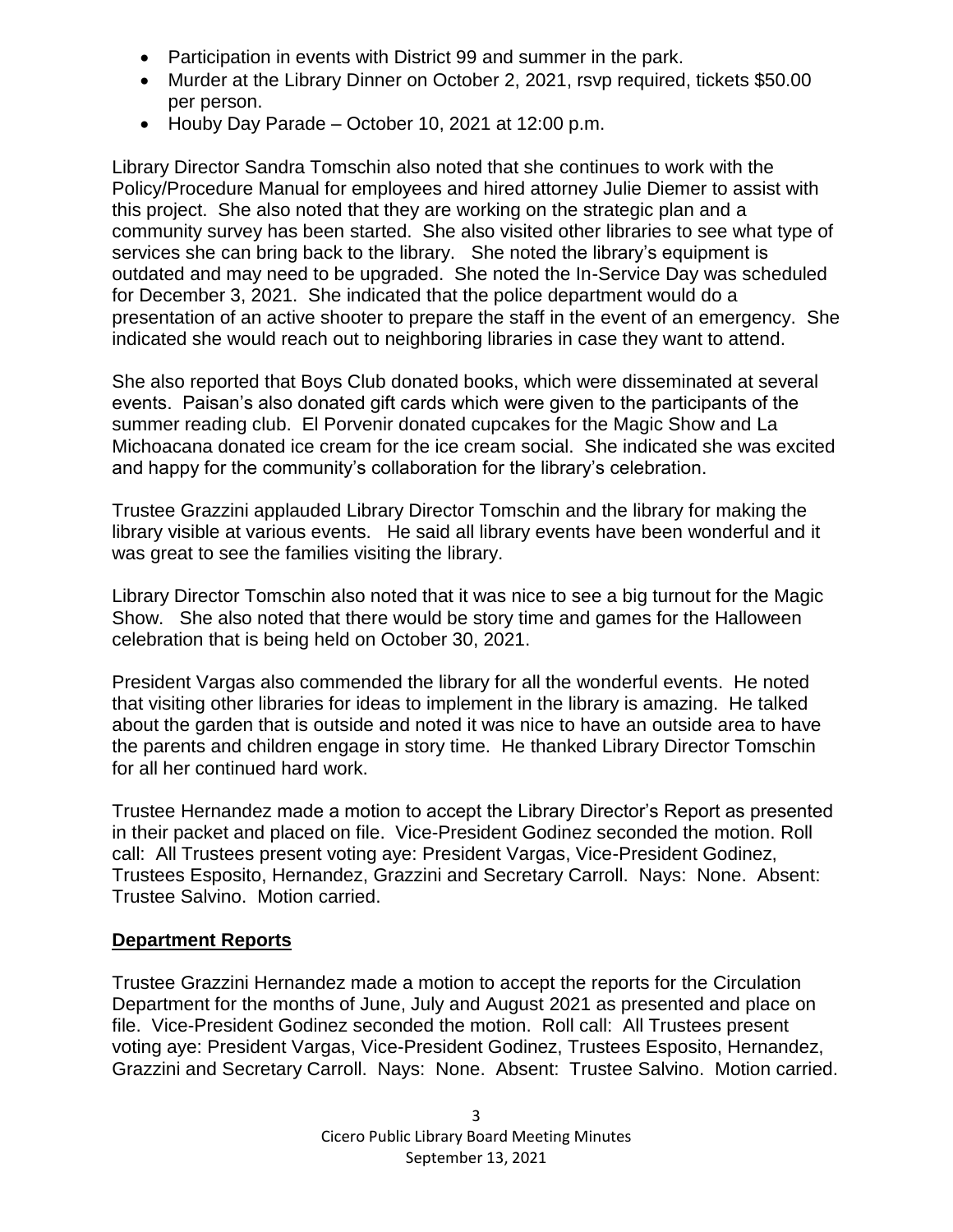Trustee Hernandez made a motion to accept the reports for the Technical Services Department for the months of June, July and August 2021 as presented and place on file. Vice-President Godinez seconded the motion. Roll call: All Trustees present voting aye: President Vargas, Vice-President Godinez, Trustees Esposito, Hernandez, Grazzini and Secretary Carroll. Nays: None. Absent: Trustee Salvino. Motion carried.

Trustee Esposito made a motion to accept the reports for the Reference Department for the months of June, July and August 2021 as presented and place on file. Vice-President Godinez seconded the motion. Roll call: All Trustees present voting aye: President Vargas, Vice-President Godinez, Trustees Esposito, Hernandez, Grazzini and Secretary Carroll. Nays: None. Absent: Trustee Salvino. Motion carried.

Trustee Hernandez made a motion to accept reports for the Youth Services Department for the months of June, July and August 2021 as presented and place on file. Vice-President Godinez seconded the motion. Roll call: All Trustees present voting aye: President Vargas, Vice-President Godinez, Trustees Esposito, Hernandez, Grazzini and Secretary Carroll. Nays: None. Absent: Trustee Salvino. Motion carried.

#### **Correspondence**

Letter from Town President Larry Dominick congratulating the library and the Board of Trustees for celebrating 100 years and thanking them for their service to the community.

Trustee Esposito made a motion to accept and place on file the correspondence as presented. Vice-President Godinez seconded the motion. Roll call: All Trustees present voting aye: President Vargas, Vice-President Godinez, Trustees Esposito, Hernandez, Grazzini and Secretary Carroll. Nays: None. Absent: Trustee Salvino. Motion carried.

Award Letter from Secretary of State for the for the Per Capita Grant \$ 123,739.23.

Trustee Hernandez made a motion to accept and place on file the correspondence as presented. Vice-President Godinez seconded the motion. Roll call: All Trustees present voting aye: President Vargas, Vice-President Godinez, Trustees Esposito, Hernandez, Grazzini and Secretary Carroll. Nays: None. Absent: Trustee Salvino. Motion carried.

A card from the Pat Terracino family thanking the library for the beautiful flowers in honor of Pat Terracino, former Director of the library.

Trustee Esposito made a motion to accept and place on file the correspondence as presented. Vice-President Godinez seconded the motion. Roll call: All Trustees present voting aye: President Vargas, Vice-President Godinez, Trustees Esposito, Hernandez, Grazzini and Secretary Carroll. Nays: None. Absent: Trustee Salvino. Motion carried.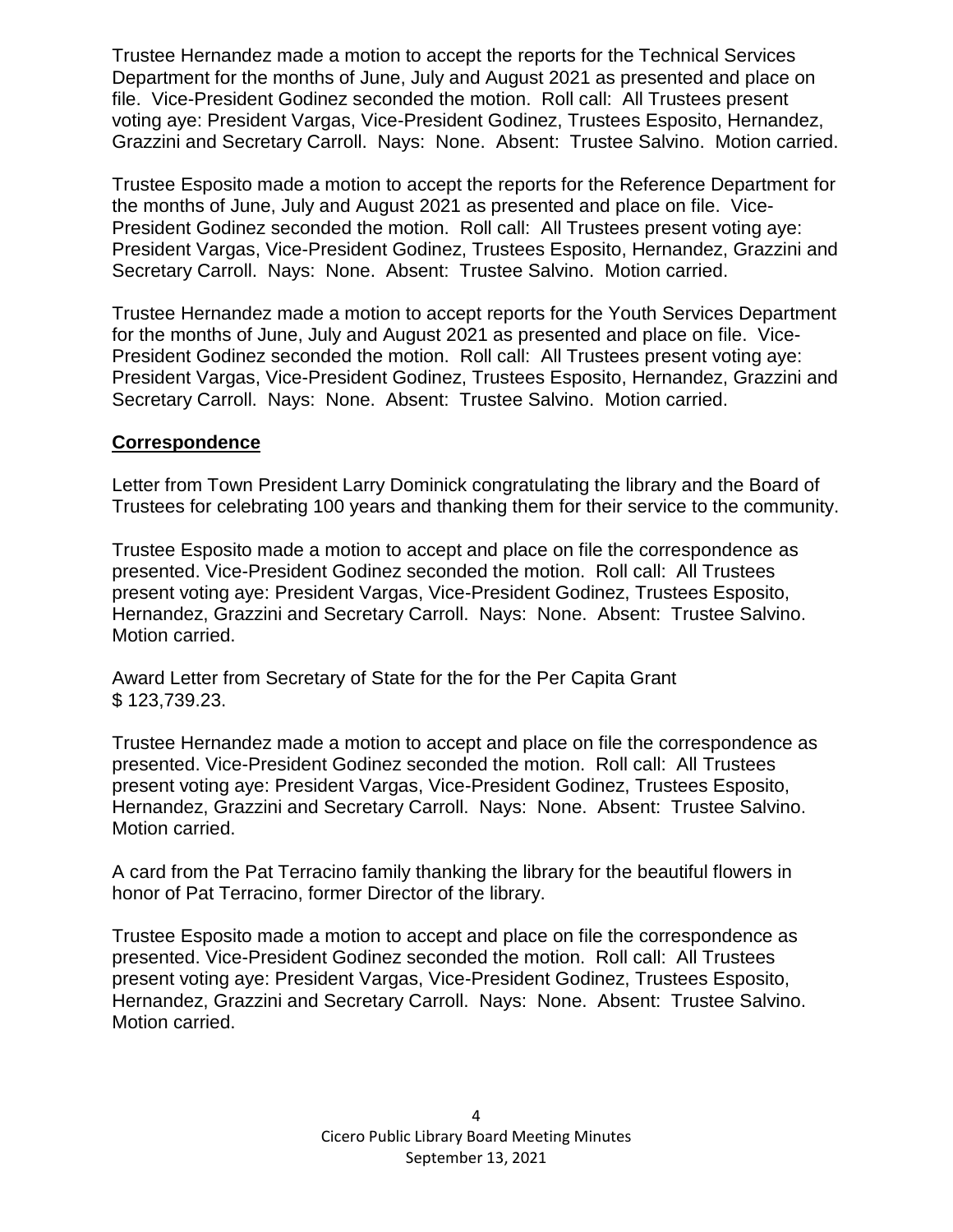A letter from Socher family with a donation to the library in honor of Pat Terracino in the amount of \$ 250.00. She also reported that another donation was received in memory of Pat Terracino in the amount of \$ 75.00 from Mathew and Lea Bershaw.

Library Director Tomschin reported that Pat Terracino loved books and that she started the senior reading club in Cicero.

Library Director Tomschin demonstrated a little library house that was made and said it would be placed in the garden area. She noted it would have a plaque dedicated to Pat Terracino and noted that an unveiling ceremony would be scheduled in October.

President Vargas also talked about having mini library stands throughout the community to promote and engage the community in reading.

#### **Unfinished Business**

Library Director Sandra Tomschin reported there was none to report.

## **New Business**

Trustee Grazzini made a motion to approve the closure of the library to the public on Friday, October 1, 2021, to prepare for the 100-year anniversary gala event on October 2, 2021. Trustee Hernandez seconded the motion. Roll call: All Trustees present voting aye: President Vargas, Vice-President Godinez, Trustees Esposito, Hernandez, Grazzini and Secretary Carroll. Nays: None. Absent: Trustee Salvino. Motion carried.

### **Public Comments**

District 99 Board President Tomschin congratulate the library on their 100-year anniversary. He also thanked the library for inviting him to sing happy birthday at the Magic Show.

## **Executive Session**

There was no need for an Executive Session

President Godinez announced that the next regularly scheduled Board Meeting would be held on Wednesday, October 13, 2021 at 5:00 p.m. at the Cicero Public Library.

## **Adjourn Meeting**

Trustee Hernandez made a motion to adjourn the meeting at 5:32 p.m. Vice-President Godinez seconded the motion. Roll call: All Trustees present voting aye: President Vargas, Vice-President Godinez, Trustees Esposito, Hernandez, Grazzini and Secretary Carroll. Nays: None. Absent: Trustee Salvino. Motion carried.

 $\overline{\phantom{a}}$  , and the contract of the contract of the contract of the contract of the contract of the contract of the contract of the contract of the contract of the contract of the contract of the contract of the contrac